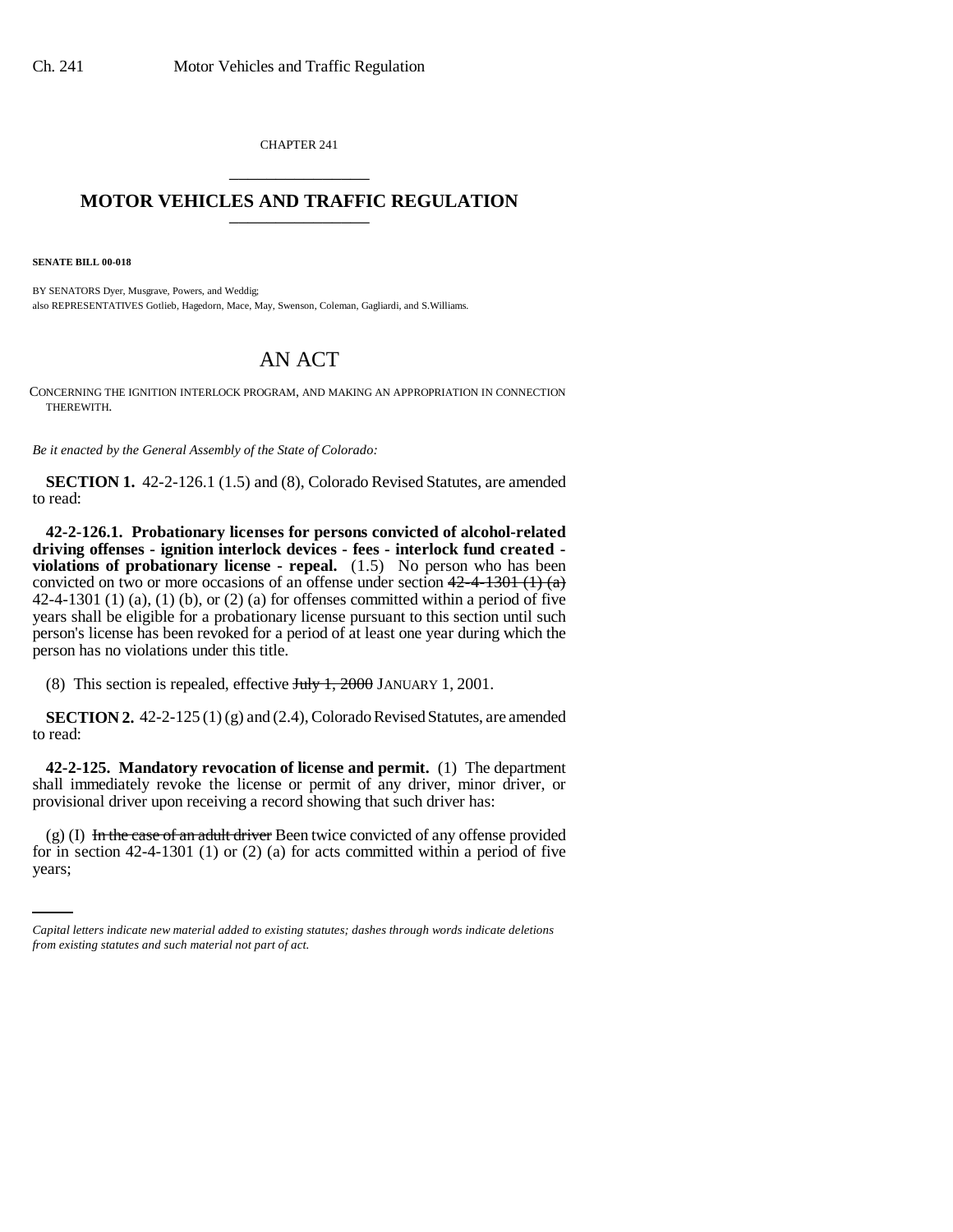$(II)$  In the case of a minor driver or a provisional driver, been convicted of one or two offenses AN OFFENSE under section 42-4-1301 (1) or (2) (a) committed while such driver was under twenty-one years of age;

(2.4) After the expiration of the period of revocation pursuant to this section and any subsequently imposed periods of revocation, any person whose license is revoked because of a violation of section  $42-4-1301$  (1) (a) or (2) (a) which violation occurred within five years after the date of a previous violation for which there was a conviction under section  $42-4-1301(1)(a)$  or  $(2)(a)$  UNDER SUBPARAGRAPH (I) OF PARAGRAPH (g) OR PARAGRAPH (i) OF SUBSECTION (1) OF THIS SECTION shall be required to have a restricted license pursuant to the provisions of section 42-2-132.5.

**SECTION 3.** 42-2-132 (2) (a) (IV), Colorado Revised Statutes, is amended to read:

**42-2-132. Period of suspension or revocation.** (2) (a) (IV) Any person whose license or privilege to drive a motor vehicle on the public highways has been suspended because such person has been convicted on two or more occasions of an offense under section 42-4-1301 (1) (a) or  $(2)$  (a) which offenses were committed within a period of five years REVOKED UNDER SECTION  $42-2-125(1)(g)(I)$  OR  $(1)(i)$ OR 42-2-203 WHERE THE REVOCATION WAS DUE IN PART TO A VIOLATION OF SECTION 42-4-1301 shall be required to present an affidavit stating that the person has obtained at the person's own expense a signed lease agreement for the installation and use of an approved ignition interlock device, as defined in section  $42-2-126.1$  (6)  $42-2-132.5$  (6), in each motor vehicle on which the person's name appears on the registration and any other vehicle that the person may drive during the period of the restricted license and a copy of each signed lease agreement.

**SECTION 4.** 42-2-132.5 (1) and (2), Colorado Revised Statutes, are amended to read:

**42-2-132.5. Restricted licenses following alcohol conviction.** (1) Following the period of revocation pursuant to subsection (5) of this section or section 42-2-125 and any subsequently imposed period of revocation, any person who has been convicted on two or more occasions of an offense under section  $42-4-1301(1)$  (a) or  $(2)$  (a) which offenses were committed within a period of five years THE FOLLOWING PERSONS shall be required to hold a restricted license pursuant to this section for at least one year prior to being eligible to obtain any other driver's license issued under this article:

(a) ANY PERSON WHO HAS BEEN CONVICTED ON TWO OR MORE OCCASIONS OF AN OFFENSE UNDER SECTION 42-4-1301 (1) (a) OR (2) (a) WHICH OFFENSES WERE COMMITTED WITHIN A PERIOD OF FIVE YEARS AND ONE OF THE OFFENSES OCCURRED ON OR AFTER JULY 1, 1999, AND ON OR BEFORE JUNE 30, 2000;

(b) ANY PERSON WHOSE PRIVILEGE TO DRIVE WAS REVOKED PURSUANT TO SECTION  $42-2-125$  (1) (g) (I) OR (1) (i) AND ONE OF THE OFFENSES GIVING RISE TO THE REVOCATION OCCURRED ON OR AFTER JULY 1, 2000;

(c) ANY PERSON WHOSE PRIVILEGE TO DRIVE WAS REVOKED UNDER SECTION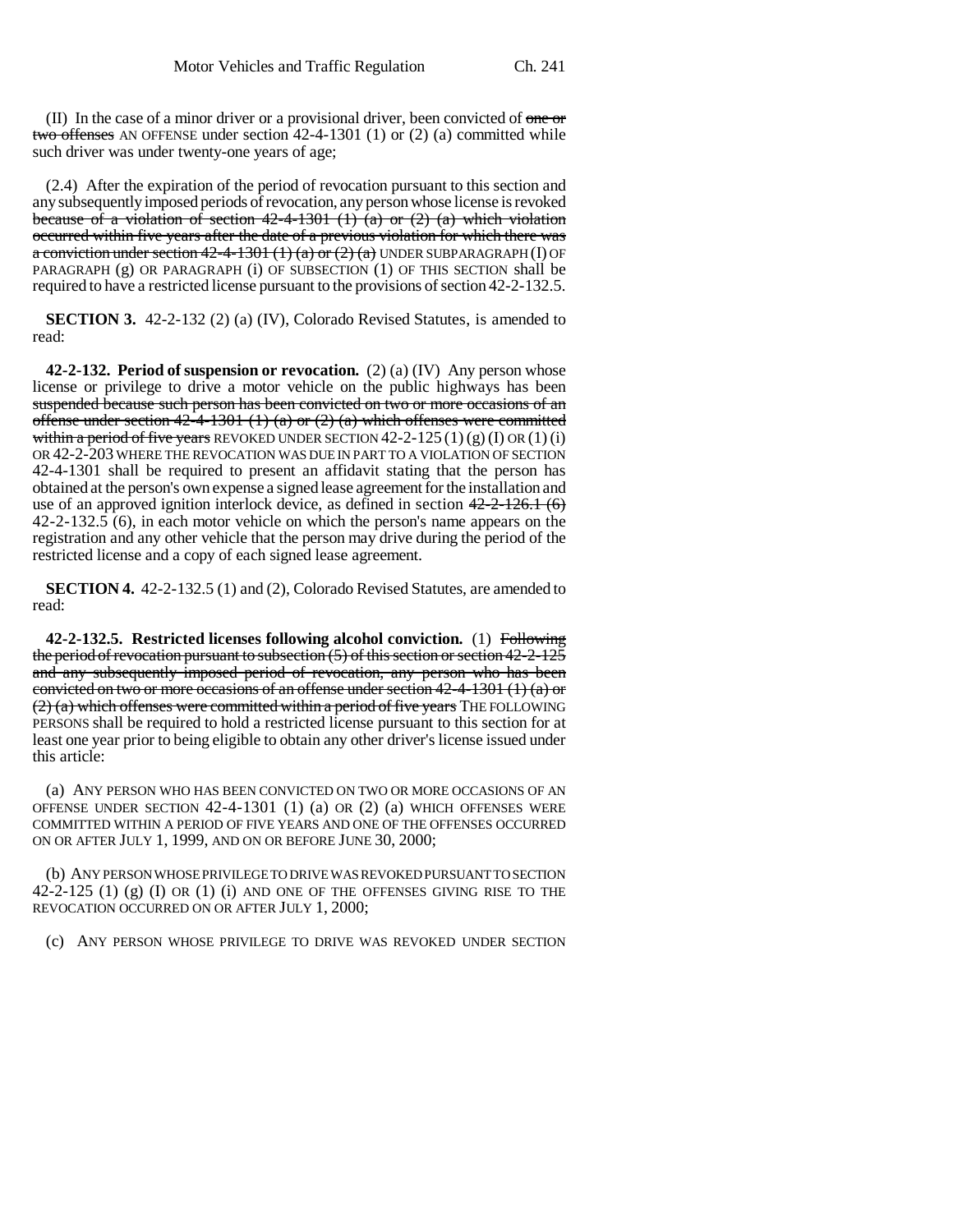42-2-203 WHERE THE REVOCATION WAS DUE IN PART BECAUSE OF A VIOLATION OF 42-4-1301 AND ONE OF THE OFFENSES GIVING RISE TO THE REVOCATION OCCURRED ON OR AFTER JULY 1, 2000; OR

(d) ANY PERSON WHOSE PRIVILEGE TO DRIVE WAS REVOKED PURSUANT TO SUBSECTION (5) OF THIS SECTION.

(2) Following the period of revocation pursuant to subsection  $(5)$  of this section or section 42-2-125 and any subsequently imposed period of revocation, any person who has been convicted of an offense under section  $42-4-1301$  (1) (a) or (2) (a) which offense was not committed within a period of five years of an offense under section  $42-4-1301$  (1) (a) or (2) (a) shall be required to hold a restricted license pursuant to this section for at least six months prior to being eligible to obtain any other driver's license issued under this article.

**SECTION 5.** 42-2-132.5 (3), Colorado Revised Statutes, is amended BY THE ADDITION OF A NEW PARAGRAPH to read:

**42-2-132.5. Restricted licenses following alcohol conviction.** (3) (a.5) (I) NOTWITHSTANDING THE REQUIREMENTS OF PARAGRAPH (a) OF THIS SUBSECTION (3), THE DEPARTMENT SHALL ISSUE A RESTRICTED LICENSE TO ANY PERSON WHO IS REQUIRED TO HOLD A RESTRICTED LICENSE PURSUANT TO SUBSECTION (1) OF THIS SECTION WHO IS NOT THE REGISTERED OWNER OR CO-OWNER OF A MOTOR VEHICLE IF THE PERSON SUBMITS AN AFFIDAVIT STATING THAT THE PERSON IS NOT THE OWNER OR CO-OWNER OF ANY MOTOR VEHICLE AND HAS NO ACCESS TO A MOTOR VEHICLE IN WHICH TO INSTALL AN APPROVED IGNITION INTERLOCK DEVICE.

(II) ANY RESTRICTED LICENSE ISSUED PURSUANT TO THIS PARAGRAPH (a.5) SHALL REQUIRE THAT IF THE LICENSE HOLDER BECOMES AN OWNER OR CO-OWNER OF A MOTOR VEHICLE OR OTHERWISE HAS ACCESS TO A MOTOR VEHICLE IN WHICH AN APPROVED IGNITION INTERLOCK DEVICE MAY BE INSTALLED, HE OR SHE SHALL SUBMIT TO THE DEPARTMENT A SIGNED LEASE AGREEMENT FOR THE INSTALLATION AND USE OF AN APPROVED IGNITION INTERLOCK DEVICE ON SUCH VEHICLE FOR A PERIOD EQUAL TO THE REMAINING PERIOD OF THE RESTRICTED LICENSE.

**SECTION 6. Repeal.** 42-2-132.5 (4) (a) and (4) (b), Colorado Revised Statutes, are repealed as follows:

**42-2-132.5. Restricted licenses following alcohol conviction.** (4) (a) The leasing agency for any approved ignition interlock device shall remit a filing fee in the amount of thirty-three dollars for each person leasing a device to cover program start-up and operational costs incurred by the department and the department of public health and environment. The leasing agency shall remit the fees to the state treasurer, who shall credit the fees to the interlock fund, created in section 42-2-126.1  $(2.5)$ .

(b) Notwithstanding the amount specified for the fee in paragraph (a) of this subsection (3), the executive director of the department by rule or as otherwise provided by law may reduce the amount of the fee if necessary pursuant to section  $24-75-402$  (3), C.R.S., to reduce the uncommitted reserves of the fund to which all or any portion of the fee is credited. After the uncommitted reserves of the fund are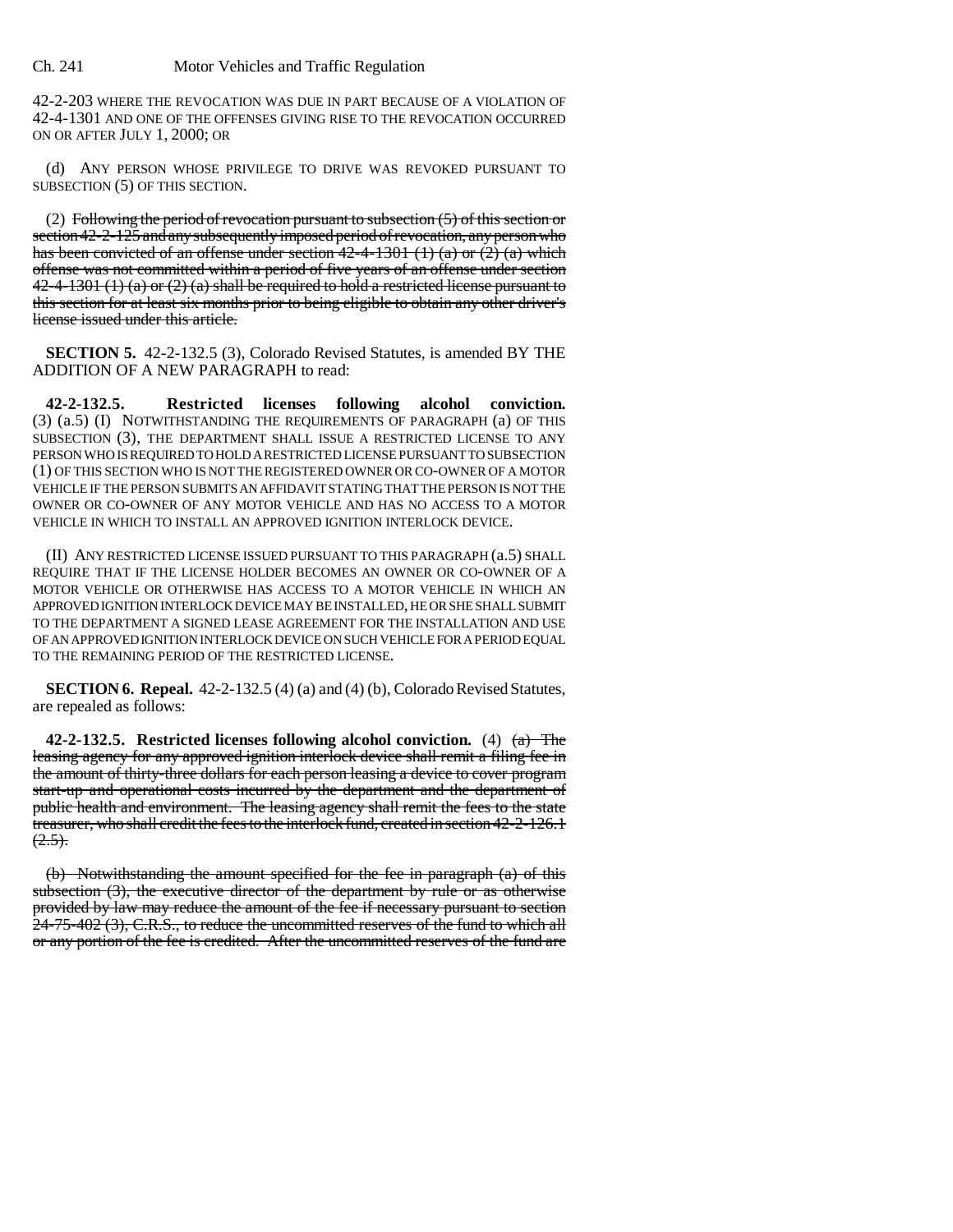sufficiently reduced, the executive director of the department by rule or as otherwise provided by law may increase the amount of the fee as provided in section 24-75-402  $(4)$ , C.R.S.

**SECTION 7.** 42-4-1301 (9) (g) (III), Colorado Revised Statutes, is amended to read:

**42-4-1301. Driving under the influence - driving while impaired - driving with excessive alcoholic content - tests - penalties - useful public service program - alcohol and drug driving safety program.** (9) (g) (III) (A) A person convicted of a violation of  $\frac{\text{b} - \text{b}}{\text{b}}$  PARAGRAPH (a) OR (b) of subsection (1) or of paragraph (a) of subsection (2) of this section, which violation occurred ON OR AFTER JULY 1, 2000, AND within five years after the date of a previous violation for which there was a conviction under  $\frac{\partial^2 u}{\partial x^2} + \frac{\partial^2 u}{\partial y^2} + \frac{\partial^2 u}{\partial z^2} + \frac{\partial^2 u}{\partial x^2} + \frac{\partial^2 u}{\partial y^2} + \frac{\partial^2 u}{\partial x^2} + \frac{\partial^2 u}{\partial y^2} + \frac{\partial^2 u}{\partial x^2} + \frac{\partial^2 u}{\partial y^2} + \frac{\partial^2 u}{\partial y^2} + \frac{\partial^2 u}{\partial y^2} + \frac{\partial^2 u}{\partial x^2} + \frac{\partial^$ subsection (1) or paragraph (a) of subsection (2) of this section, shall be required to obtain a restricted license pursuant to the provisions of section 42-2-132.5 for a period of not less than one year after reinstatement.

(B) A person convicted of a violation of paragraph  $(a)$  of subsection  $(1)$  or of paragraph (a) of subsection (2) of this section, which violation did not occur within five years after the date of a previous violation for which there was a conviction under paragraph (a) of subsection  $(1)$  or paragraph  $(a)$  of subsection  $(2)$  of this section, shall be required to obtain a restricted license pursuant to the provisions of section 42-2-132.5 for a period of not less than six months after reinstatement.

**SECTION 8.** 42-2-116 (6), Colorado Revised Statutes, is amended, and the said 42-2-116 is further amended BY THE ADDITION OF THE FOLLOWING NEW SUBSECTIONS, to read:

**42-2-116. Restricted license.** (6) (a) EXCEPT AS OTHERWISE PROVIDED IN PARAGRAPH (b) OF THIS SUBSECTION (6), any person who violates any provision of this section commits a class A traffic infraction.

(b) ANY PERSON WHOSE PRIVILEGE TO DRIVE IS RESTRICTED TO THE OPERATION OF A MOTOR VEHICLE IN WHICH AN APPROVED IGNITION INTERLOCK DEVICE IS INSTALLED PURSUANT TO SECTION 42-2-132.5, WHO OPERATES A MOTOR VEHICLE OTHER THAN A MOTOR VEHICLE IN WHICH AN APPROVED IGNITION INTERLOCK DEVICE IS INSTALLED OR WHO CIRCUMVENTS OR ATTEMPTS TO CIRCUMVENT THE PROPER USE OF AN APPROVED IGNITION INTERLOCK DEVICE COMMITS A CLASS 1 TRAFFIC MISDEMEANOR.

(7) WHENEVER A PEACE OFFICER ISSUES A CITATION PURSUANT TO PARAGRAPH (b) OF SUBSECTION (6) OF THIS SECTION, THE PEACE OFFICER SHALL IMMEDIATELY CONFISCATE THE LICENSE, SHALL FILE AN INCIDENT REPORT ON A FORM PROVIDED BY THE DEPARTMENT, AND SHALL NOT PERMIT THE DRIVER TO CONTINUE TO OPERATE THE MOTOR VEHICLE.

(8) NO COURT SHALL ACCEPT A PLEA OF GUILTY TO ANOTHER OFFENSE FROM A PERSON CHARGED WITH A VIOLATION OF SUBSECTION (6)(a) OF THIS SECTION; EXCEPT THAT THE COURT MAY ACCEPT A PLEA OF GUILTY TO ANOTHER OFFENSE UPON A GOOD FAITH REPRESENTATION BY THE PROSECUTING ATTORNEY THAT THE ATTORNEY COULD NOT ESTABLISH A PRIMA FACIE CASE IF THE DEFENDANT WERE BROUGHT TO TRIAL ON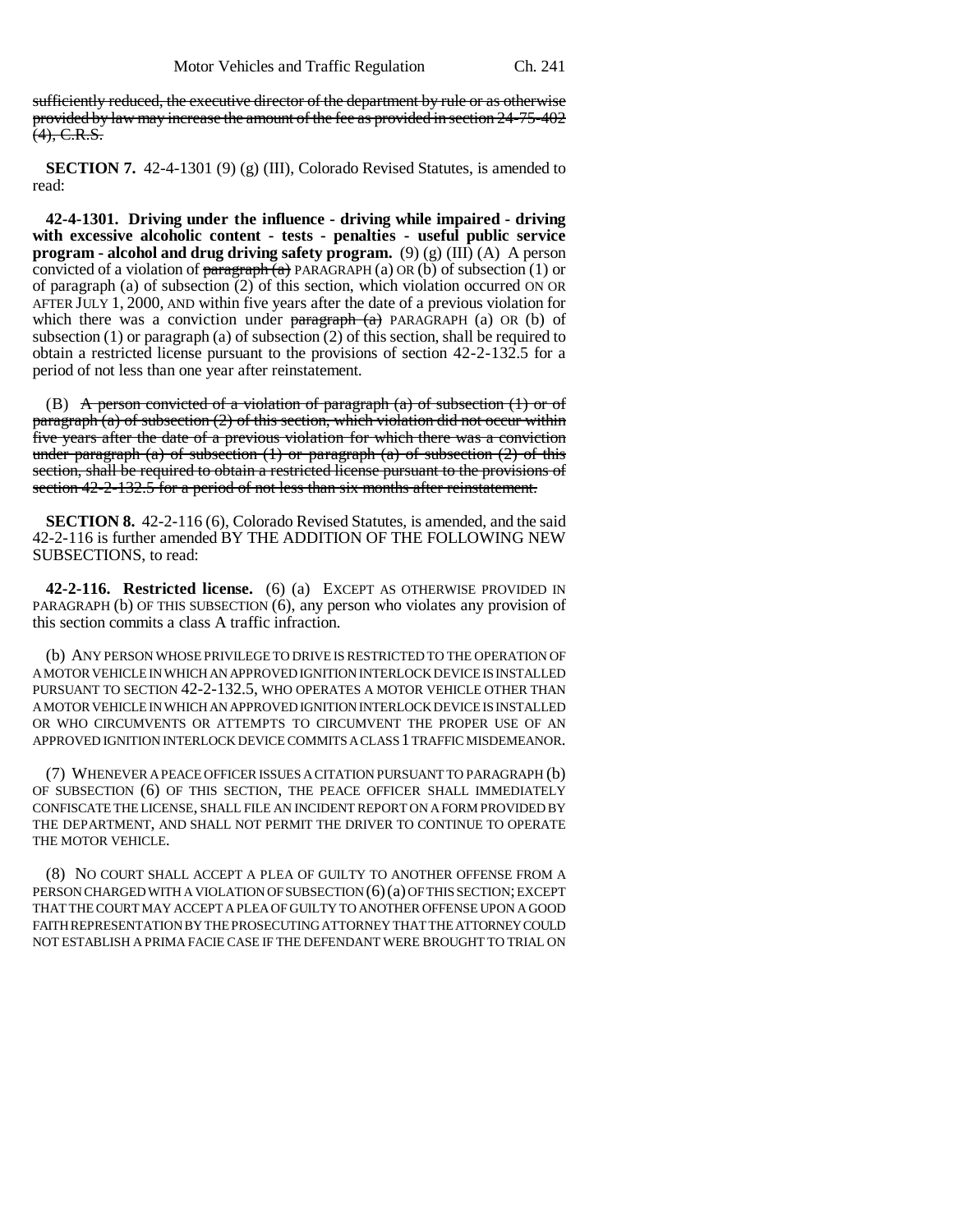THE OFFENSE.

**SECTION 9.** 42-2-126.3 (1) and (2), Colorado Revised Statutes, are amended to read:

**42-2-126.3. Tampering with an ignition interlock device.** (1) No person may intercept, bypass, or interfere with or aid any other person in intercepting, bypassing, or interfering with an ignition interlock device for the purpose of preventing or hindering the lawful operation or purpose of the ignition interlock device REQUIRED under section 42-2-126.1 OR 42-2-132.5.

(2) No person may drive a motor vehicle in which an ignition interlock device is installed pursuant to section 42-2-126.1 OR 42-2-132.5 if the person has knowledge that any person has intercepted, bypassed, or interfered with the ignition interlock device.

**SECTION 10.** 42-2-132.5 (3), (4) (c), and (5), Colorado Revised Statutes, are amended, and the said 42-2-132.5 is further amended BY THE ADDITION OF THE FOLLOWING NEW SUBSECTIONS, to read:

**42-2-132.5. Mandatory and voluntary restricted licenses following alcohol conviction - repeal.** (1.5) (a) A PERSON WHOSE PRIVILEGE TO DRIVE HAS BEEN REVOKED FOR MORE THAN ONE YEAR BECAUSE OF A VIOLATION OF ANY PROVISION OF SECTION  $42-4-1301$  (1) (a), (1) (b), OR (2) OR HAS BEEN REVOKED FOR MORE THAN ONE YEAR UNDER ANY PROVISION OF SECTION 42-2-126 MAY VOLUNTARILY APPLY FOR AN EARLY REINSTATEMENT WITH A RESTRICTED LICENSE UNDER THE PROVISIONS OF THIS SECTION AFTER THE PERSON'S PRIVILEGE TO DRIVE HAS BEEN REVOKED FOR ONE YEAR. THE RESTRICTIONS IMPOSED PURSUANT TO THIS SECTION SHALL REMAIN IN EFFECT FOR THE LONGER OF ONE YEAR OR THE TOTAL TIME PERIOD REMAINING ON THE LICENSE RESTRAINT PRIOR TO EARLY REINSTATEMENT.

(b) (I) TO BE ELIGIBLE FOR EARLY REINSTATEMENT WITH A RESTRICTED LICENSE PURSUANT TO THIS SUBSECTION (1.5), A PERSON MUST HAVE SATISFIED ALL CONDITIONS FOR REINSTATEMENT IMPOSED BY LAW INCLUDING TIME PERIODS FOR NON-ALCOHOL-RELATED RESTRAINTS; EXCEPT THAT A PERSON WHOSE LICENSE WAS RESTRAINED PURSUANT TO SECTION 42-2-138 MAY BE ELIGIBLE FOR EARLY REINSTATEMENT UNDER THIS SECTION SO LONG AS THE RESTRAINT WAS CAUSED IN PART BY DRIVING ACTIVITY OCCURRING AFTER AN ALCOHOL-RELATED OFFENSE AND THE LENGTH OF ANY LICENSE RESTRICTION UNDER THIS SECTION INCLUDES THE PERIOD OF RESTRAINT UNDER SECTION 42-2-138.

(II) BEFORE BEING ELIGIBLE FOR EARLY REINSTATEMENT WITH A RESTRICTED LICENSE UNDER THIS SECTION, A PERSON MUST PROVIDE PROOF OF FINANCIAL RESPONSIBILITY TO THE DEPARTMENT PURSUANT TO THE REQUIREMENTS OF THE "MOTOR VEHICLE FINANCIAL RESPONSIBILITY ACT", ARTICLE 7 OF THIS TITLE. SUCH PERSON MUST MAINTAIN SUCH PROOF OF FINANCIAL RESPONSIBILITY WITH THE DEPARTMENT FOR THE LONGER OF THREE YEARS OR THE PERIOD THAT THE PERSON'S LICENSE IS RESTRICTED UNDER THIS SECTION.

(c) NO PERSON WHO HAS BEEN DESIGNATED AN HABITUAL OFFENDER UNDER THE PROVISIONS OF SECTION 42-2-202 FOR ANY OFFENSE OTHER THAN A VIOLATION OF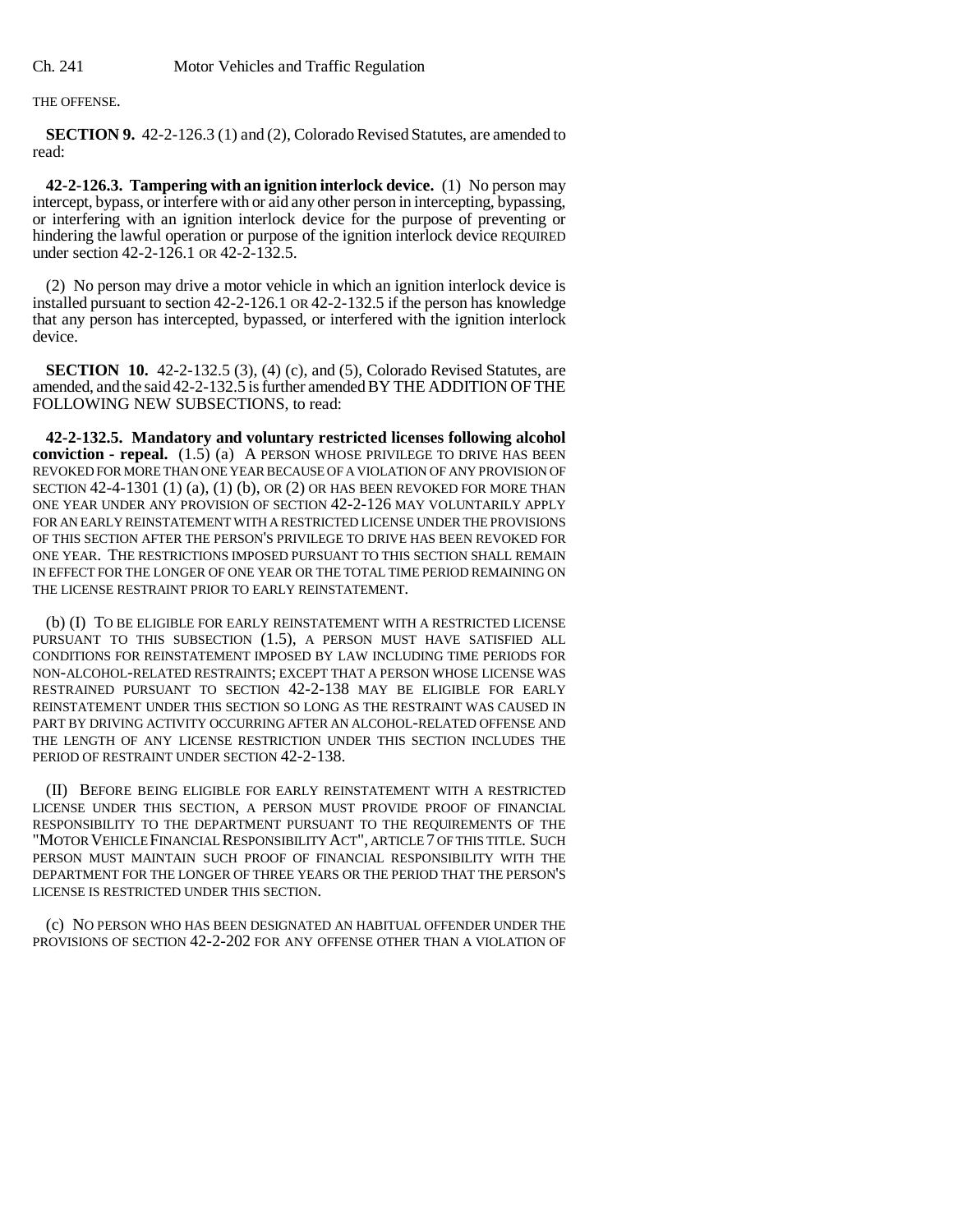SECTION 42-4-1301, 42-2-138, OR 42-4-1401 SHALL BE ELIGIBLE FOR A RESTRICTED LICENSE PURSUANT TO THIS SUBSECTION (1.5).

(d) (I) ANY PERSON WHO WAS ISSUED A PROBATIONARY LICENSE REQUIRING THE USE OF AN APPROVED IGNITION INTERLOCK DEVICE PRIOR TO JANUARY 1, 2001, IS ELIGIBLE FOR EARLY REINSTATEMENT WITH A RESTRICTED LICENSE PURSUANT TO THIS SUBSECTION (1.5). SUCH A PROBATIONARY LICENSE SHALL REMAIN IN EFFECT UNTIL THE NEXT ANNUAL PROBATIONARY LICENSE RENEWAL HEARING. BASED UPON FINDINGS AT THE HEARING, INCLUDING AGGRAVATING AND MITIGATING FACTORS, THE HEARING OFFICER MAY ORDER THAT THE PERIOD OF RESTRICTION BE:

(A) EQUAL TO THE PERIOD OF TIME THAT THE PERSON WAS TO HAVE A PROBATIONARY LICENSE;

(B) LESS THAN THE PERIOD OF TIME THAT THE PERSON WAS TO HAVE A PROBATIONARY LICENSE, BUT THE PERIOD OF TIME THAT THE PERSON HAS HELD A PROBATIONARY LICENSE AND A RESTRICTED LICENSE SHALL NOT BE LESS THAN THE TOTAL PERIOD OF RESTRAINT REQUIRED PRIOR TO THE ISSUANCE OF THE PROBATIONARY LICENSE; OR

(C) EXTENDED FOR A PERIOD OF UP TO TWELVE MONTHS BEYOND THE PERIOD OF TIME THAT THE PERSON WAS TO HAVE A PROBATIONARY LICENSE.

(II) THIS PARAGRAPH (d) IS REPEALED, EFFECTIVE JULY 1, 2002.

(3) (a) The department shall issue a restricted license under this section if the department receives from the A person DESCRIBED IN SUBSECTION  $(1)$  OR  $(1.5)$  OF THIS SECTION an affidavit stating that the person has obtained at the person's own expense a signed lease agreement for the installation and use of an approved ignition interlock device as defined in section  $42-2-126.1$  (6) in each motor vehicle on which the person's name appears on the registration and any other vehicle that the person may drive during the period of the restricted license. A copy of each signed lease agreement shall be attached to the affidavit.

(b) The terms of the restricted license shall include that the person shall not drive a motor vehicle other than a vehicle in which an approved ignition interlock device as defined by section  $42-2-126.1$  (6) is installed.

(c) THE DEPARTMENT SHALL NOT ISSUE A LICENSE UNDER THIS SECTION THAT WOULD AUTHORIZE OPERATION OF A COMMERCIAL MOTOR VEHICLE AS DEFINED IN SECTION 42-2-402 (4) UNTIL THE RESTRICTION CREATED BY THIS SECTION HAS EXPIRED.

(4) (c) THE LEASING AGENCY FOR ANY APPROVED IGNITION INTERLOCK DEVICE SHALL PROVIDE MONTHLY MONITORING REPORTS FOR THE DEVICE TO THE DEPARTMENT TO MONITOR COMPLIANCE WITH THE PROVISIONS OF THIS SECTION. The leasing agency shall check the device at least once every sixty days to ensure that the device is operating and that there has been no tampering with the device. If the leasing agency detects that there has been tampering with the device, the leasing agency shall notify the department of that fact within five days of the detection.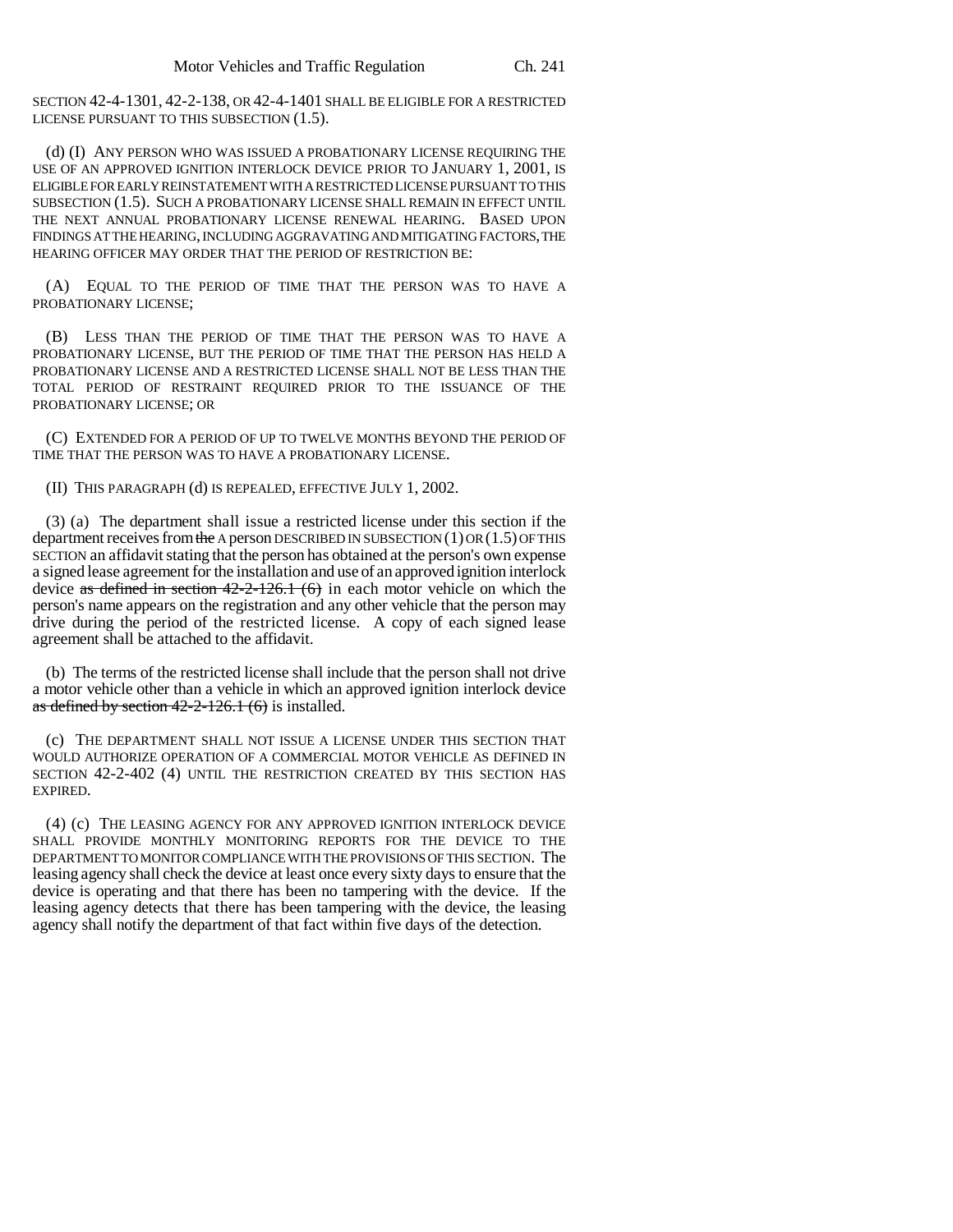(5) (a) The license of any person who has obtained a restricted license under the provisions of this section who violates the terms of the restricted license or who tampers with or disconnects an interlock device shall be revoked for a period of not less than one year from the date that the department receives evidence that the terms of the restricted license have been violated or the interlock device has been tampered with or disconnected. The person shall be entitled to a hearing on the license revocation. UPON RECEIPT OF A CONVICTION UNDER SECTION 42-2-116 (6) (b), THE DEPARTMENT SHALL REVOKE ANY LICENSE OF SUCH PERSON ISSUED UNDER THIS SECTION AND SHALL NOT REINSTATE THE LICENSE FOR A PERIOD OF THE LONGER OF ONE YEAR OR THE REMAINING PERIOD OF LICENSE RESTRAINT IMPOSED PRIOR TO THE ISSUANCE OF A LICENSE PURSUANT TO THIS SECTION. A PERSON SHALL BE ENTITLED TO A HEARING ON THE QUESTION OF WHETHER THE REVOCATION IS SUSTAINED AND THE LENGTH OF THE INELIGIBILITY.

(b) UPON RECEIPT OF A RECORD OTHER THAN A CONVICTION DESCRIBED IN PARAGRAPH (a) OF THIS SUBSECTION (5) FROM ANY COURT OR PEACE OFFICER INDICATING THAT ANY PERSON WHO IS SUBJECT TO THE RESTRICTIONS OF THIS SECTION HAS OPERATED A MOTOR VEHICLE OTHER THAN A VEHICLE IN WHICH AN APPROVED IGNITION INTERLOCK DEVICE IS INSTALLED OR HAS CIRCUMVENTED OR ATTEMPTED TO CIRCUMVENT THE PROPER USE OF AN APPROVED IGNITION INTERLOCK DEVICE, THE DEPARTMENT MAY REVOKE ANY LICENSE OF SUCH PERSON ISSUED UNDER THIS SECTION AND NOT REINSTATE THE LICENSE FOR A PERIOD OF THE LONGER OF ONE YEAR OR THE REMAINING PERIOD OF LICENSE RESTRAINT IMPOSED PRIOR TO THE ISSUANCE OF A LICENSE PURSUANT TO THIS SECTION. A PERSON SHALL BE ENTITLED TO A HEARING ON THE QUESTION OF WHETHER THE LICENSE SHOULD BE REVOKED AND THE LENGTH OF THE INELIGIBILITY.

(c) IF A LEASE FOR AN APPROVED IGNITION INTERLOCK DEVICE IS TERMINATED FOR ANY REASON PRIOR TO THE EXPIRATION OF THE PERIOD OF THE RESTRICTION AND NO OTHER SUCH LEASE HAS BEEN PROVIDED BY THE LICENSEE, THE DEPARTMENT SHALL NOTIFY THE LICENSEE THAT THE LICENSE SHALL BE SUSPENDED UNLESS AND UNTIL A NEW SIGNED LEASE AGREEMENT FOR THE REMAINING PERIOD OF THE RESTRICTION IS FILED WITH THE DEPARTMENT.

(d) IF THE MONTHLY MONITORING REPORTS REQUIRED BY PARAGRAPH (c) OF SUBSECTION (4) OF THIS SECTION SHOW THAT THE APPROVED IGNITION INTERLOCK DEVICE PREVENTED THE OPERATION OF THE VEHICLE DUE TO EXCESSIVE BLOOD ALCOHOL CONTENT IN THREE OF ANY TWELVE CONSECUTIVE REPORTING PERIODS, THE RESTRICTION ON THE PERSON'S LICENSE SHALL BE EXTENDED FOR AN ADDITIONAL TWELVE MONTHS AFTER THE EXPIRATION OF THE EXISTING RESTRICTION. THE DEPARTMENT SHALL NOTIFY THE PERSON THAT THE IGNITION INTERLOCK RESTRICTION PROVISION IS BEING EXTENDED AND THAT ANY LICENSE SHALL BE SUSPENDED UNLESS THE PERSON PROVIDES A NEW SIGNED LEASE AGREEMENT FOR THE USE OF AN APPROVED IGNITION INTERLOCK DEVICE FOR THE EXTENDED PERIOD. THE PERSON SHALL BE ENTITLED TO A HEARING ON THE EXTENSION OF THE RESTRICTION. BASED UPON FINDINGS AT THE HEARING, INCLUDING AGGRAVATING AND MITIGATING FACTORS, THE HEARING OFFICE MAY SUSTAIN THE EXTENSION, RESCIND THE EXTENSION, OR REDUCE THE PERIOD OF EXTENSION.

(6) THE DEPARTMENT MAY PROMULGATE RULES TO IMPLEMENT THE PROVISIONS OF THIS SECTION.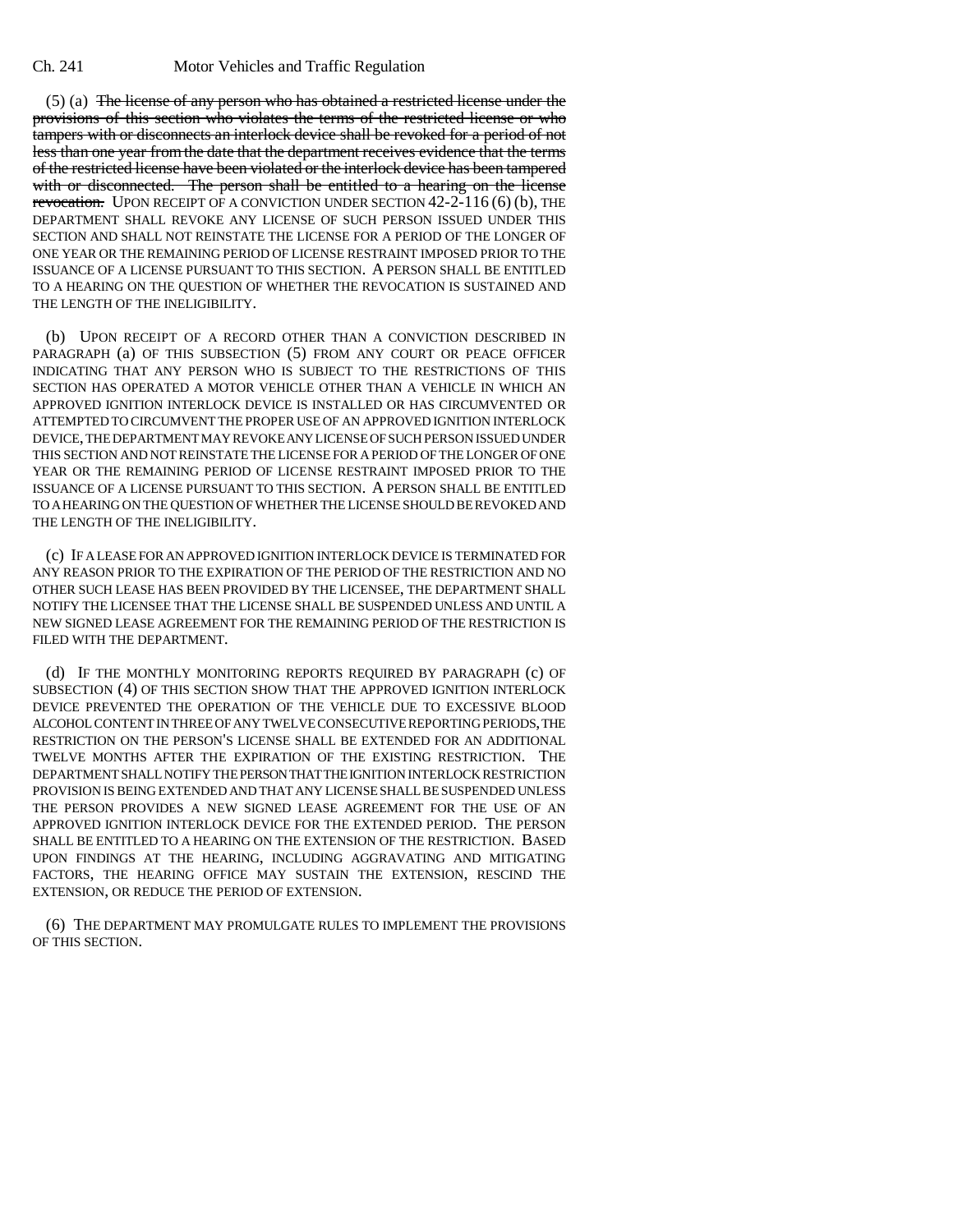(7) (a) FOR THE PURPOSES OF THIS SECTION, "APPROVED IGNITION INTERLOCK DEVICE" MEANS A DEVICE APPROVED BY THE DEPARTMENT OF PUBLIC HEALTH AND ENVIRONMENT THAT IS INSTALLED IN A MOTOR VEHICLE AND THAT MEASURES THE BREATH ALCOHOL CONTENT OF THE DRIVER BEFORE A VEHICLE IS STARTED AND THAT PERIODICALLY REQUIRES ADDITIONAL BREATH SAMPLES DURING VEHICLE OPERATION. THE DEVICE MAY NOT ALLOW A MOTOR VEHICLE TO BE STARTED OR TO CONTINUE NORMAL OPERATION IF THE DEVICE MEASURES AN ALCOHOL LEVEL ABOVE THE LEVEL ESTABLISHED BY THE DEPARTMENT OF PUBLIC HEALTH AND ENVIRONMENT.

(b) THE STATE BOARD OF HEALTH MAY PROMULGATE RULES TO IMPLEMENT THE PROVISIONS OF THIS SUBSECTION (7) CONCERNING APPROVED IGNITION INTERLOCK DEVICES.

**SECTION 11.** 42-2-205 (1) (a), Colorado Revised Statutes, is amended to read:

**42-2-205. Prohibition.** (1) No license to operate motor vehicles in this state shall be issued to an habitual offender, nor shall an habitual offender operate a motor vehicle in this state:

(a) For a period of five years from the date of the order of the department finding such person to be an habitual offender EXCEPT AS MAY BE PERMITTED BY SECTION 42-2-132.5; and

**SECTION 12.** 42-2-138 (1) (b), (1) (e), and (3), Colorado Revised Statutes, are amended to read:

**42-2-138. Driving under restraint - penalty.** (1) (b) Upon a second or subsequent conviction under paragraph  $(a)$  of this subsection  $(1)$  within five years after the first conviction thereunder, in addition to the penalty prescribed in said paragraph (a) of this subsection (1), EXCEPT AS MAY BE PERMITTED BY SECTION 42-2-132.5, the defendant shall not be eligible to be issued a driver's, minor driver's, or provisional driver's license or extended any driving privilege in this state for a period of three years after such second or subsequent conviction.

(e) Upon a second or subsequent conviction under subparagraph (I) of paragraph (d) of this subsection (1) within five years after the first conviction thereunder, in addition to the penalty prescribed in said subparagraph (I), EXCEPT AS MAY BE PERMITTED BY SECTION 42-2-132.5, the defendant shall not be eligible to be issued a driver's, minor driver's, or provisional driver's license or extended any driving privilege in this state for a period of four years after such second or subsequent conviction.

(3) The department, upon receiving a record of conviction or accident report of any person for an offense committed while operating a motor vehicle, shall immediately examine its files to determine if the license or operating privilege of such person has been suspended or revoked. If it appears that said offense was committed while the license or operating privilege of such person was revoked or suspended, EXCEPT AS PERMITTED BY SECTION 42-2-132.5, the department shall not issue a new license or grant any driving privileges for an additional period of one year after the date such person would otherwise have been entitled to apply for a new license or for reinstatement of a suspended license and shall notify the district attorney in the county